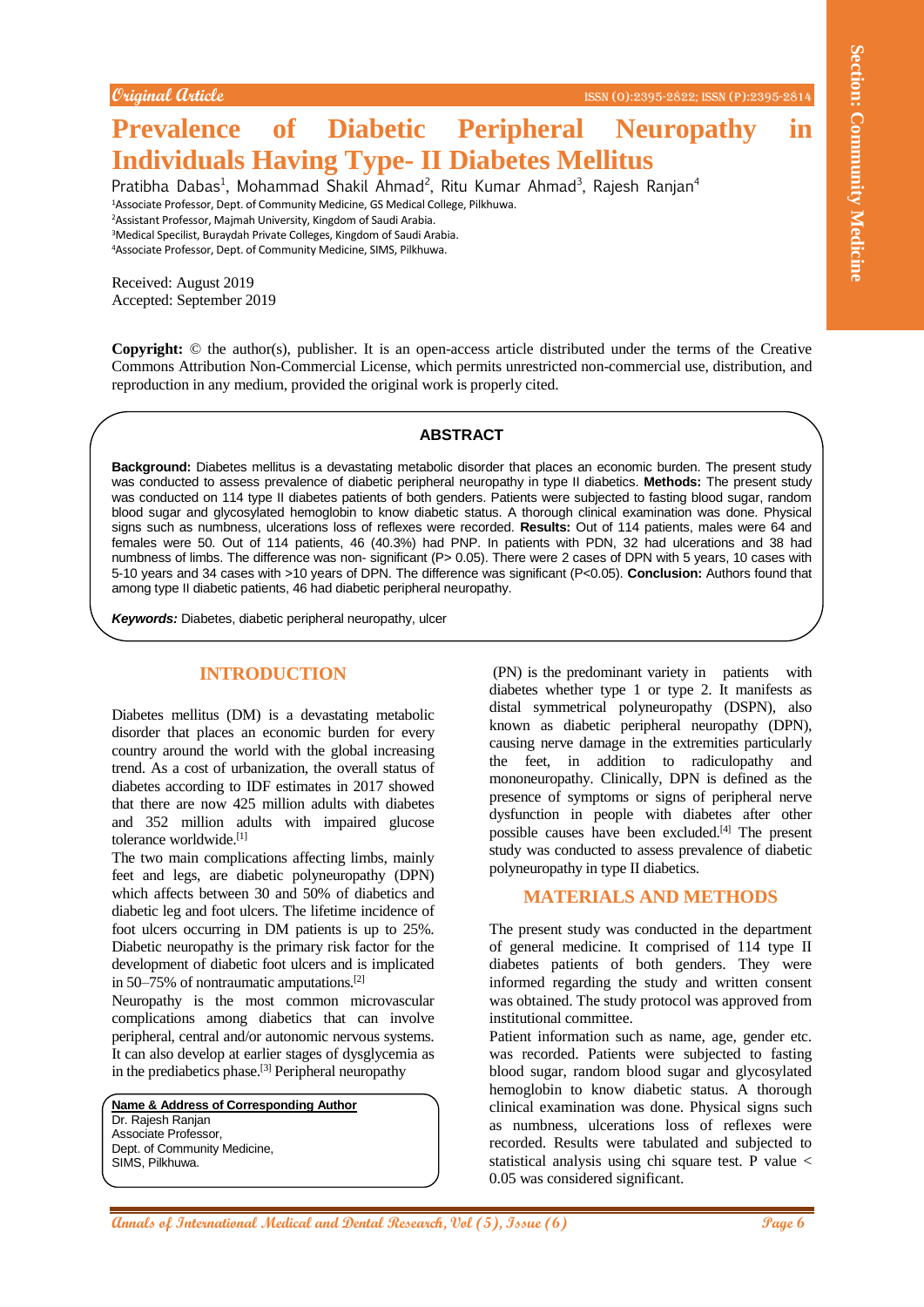### **Dabas et al; Diabetic Peripheral Neuropathy**

# **RESULTS**

| <b>Table 1: Distribution of patients</b> |      |               |  |
|------------------------------------------|------|---------------|--|
| <b>Total - 114</b>                       |      |               |  |
| Gender                                   | Male | <b>Female</b> |  |
| Number                                   | 64   | 50            |  |

[Table 1 & Figure 1] shows that out of 114 patients, males were 64 and females were 50.



| <b>Table 2: Prevalence of DPN</b> |               |                   |  |
|-----------------------------------|---------------|-------------------|--|
| <b>Total</b>                      | <b>Number</b> | <b>Percentage</b> |  |
| 114                               | 46            | 40.3%             |  |

[Table 2, Figure 2] shows that out of 114 patients, 46 (40.3%) had PNP.



| Table 3: Clinical features in patients with DPN |               |         |  |  |
|-------------------------------------------------|---------------|---------|--|--|
| <b>Clinical findings</b>                        | <b>Number</b> | P value |  |  |
| <b>Ulcerations</b>                              | 32            | 0.92    |  |  |
| <b>Numbness</b>                                 | 38            |         |  |  |

[Table 3, Figure 3] shows that in patients with PDN, 32 had ulcerations and 38 had numbness of limbs. The difference was non- significant  $(P> 0.05)$ .



**Table 4: Duration of Diabetes and DPN Duration (Years) Number of DPN P** value  $\frac{1}{2}$  0.01 5-10 10  $>10$  34

[Table 4, Figure 4] shows that there were 2 cases of DPN with 5 years, 10 cases with 5-10 years and 34 cases with >10 years of DPN. The difference was significant (P<0.05).



## **DISCUSSION**

Diabetic peripheral neuropathy (DPN) is common with prevalence ranging from 40% to 50% of all patients with longstanding diabetes. DPN term refers to peripheral nerve dysfunction and damage in diabetic patients after exclusion of other causes. The definition encompasses a heterogeneous group of presentations.[5]

Clinical presentation of DPN could be asymptomatic, typical neuropathic pain, atypical neuropathic pain, altered or decreased sensations.<sup>[6]</sup> Motor or sensorimotor symptoms may present early on in the form of weakness and wasting. Asymptomatic DPN is not uncommon. Typical neuropathic pain refers to the typical presentation of stocking and gloves pain. Atypical neuropathic pain covers many forms of peripheral neuropathic pain that varies in site and character. Pain could be refractory to treatment and affects patient quality of life.<sup>[7]</sup> The present study was conducted to assess prevalence of diabetic polyneuropathy in type II diabetics.

In this study, out of 114 patients, males were 64 and females were 50. Out of 114 patients, 46 (40.3%) had PNP. Callaghan et al8 conducted a study and found that the mean age was 57.2 yrs. A total of 238 (72%) had type 2 and 89 (27.2%) had type1 DM. The prevalence of peripheral neuropathy was 72.2% of whom55% were severe, 19% were moderate, and 26% were mild. The severity of neuropathy increased with the increase in age >40 years and increase in body mass index  $(p<0.001)$  and duration of diabetes; duration  $>7$ years. The main associated factors were age >40 years, OR 2.8, >60 years, OR 6.4, obesity, OR 6.7, and hypertension, DPN when present is mainly